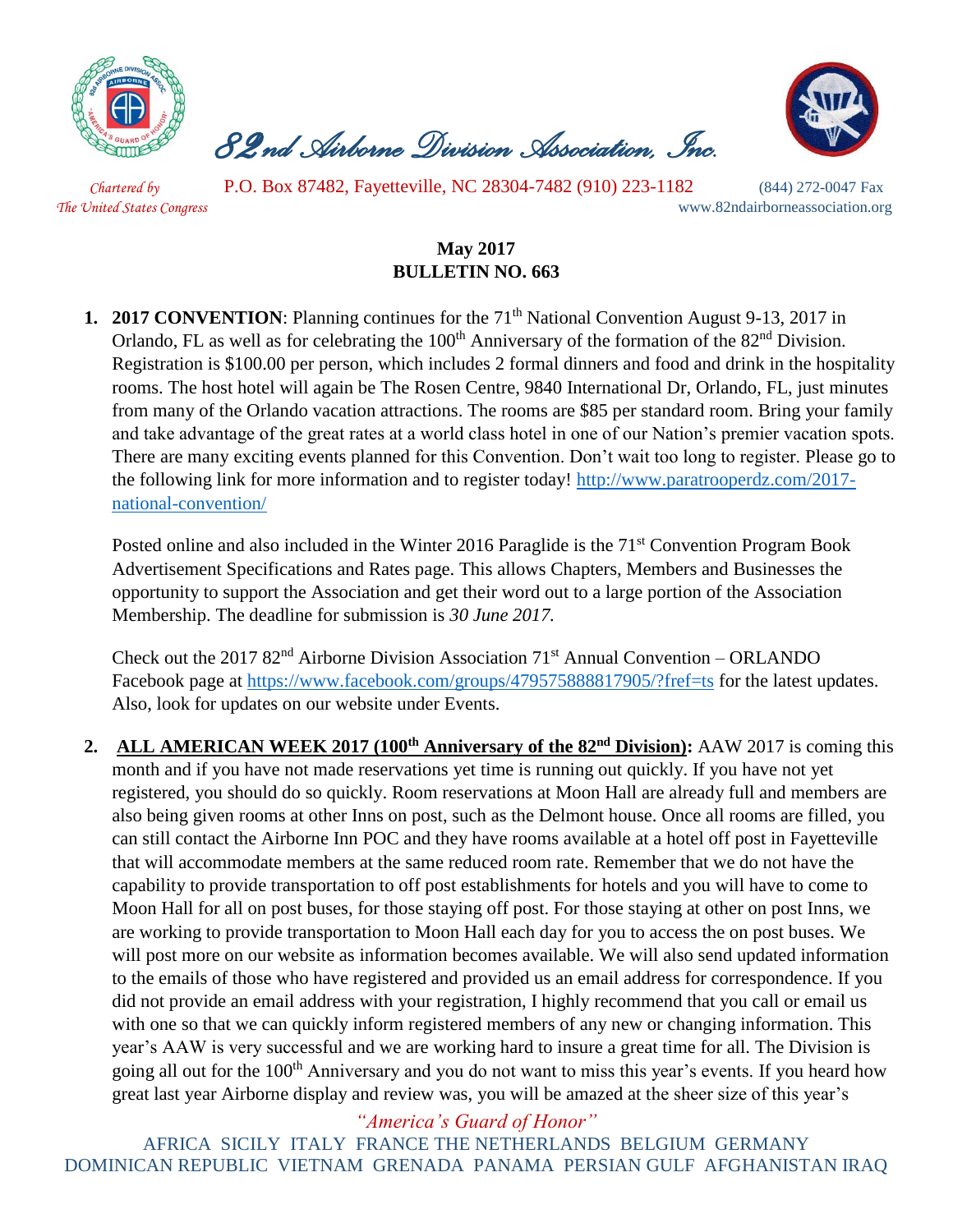



event. Please look at the schedules we have posted online, but remember that there may be changes in times. We will post changes as we get them and we are working closely with Division to insure accuracy. We have also posted the Division's sports event schedule on our website and will be sending the schedules by email to all registered members who supplied an email address with registration. The registration and flyer is published in the Spring 2017 Paraglide and is available at our website under Events. We already have over 100 more registered members than last year and are very excited to host so many of our members. So please don't wait too long or expect to get reservations at the hotel when you arrive. There may be no rooms by that time. Our Fayetteville Chapter is working hard on planning this year's Pig Roast BBQ for the attendees at Moon Hall and promises to outdo themselves again this year. They also have an outstanding lunch planned at their clubhouse on Monday, and transportation will be provided. All the events this year will be bigger than ever, for our 100<sup>th</sup> Anniversary. Please make your reservations now!

Again, registration for AAW is online and can be paid for on-line or can be done by write in application with an enclosed check. The cost is \$100 and we are sure you will find it money well spent. We are running out of AAW Challenge Coins quickly. If you have reserved them for pickup when you arrive at registration they are being held for you and will be with your registration packet. They are still available online at our website for those who want to have the coin, but will not be able to attend AAW, but again, they are going quickly and will probably be gone soon. If you want to insure you get the second of what will be a complete set of five, over the next few years, order now. We will also have a small amount of last year's coins available online this month for anyone who did not have the opportunity to purchase one. At the end of the fifth coin's sales, there will be a special coin holder available that will hold all these unique coins for showcase, so start collecting now while they are still available.

**Auction Baskets**: During AAW this year, we will again be having nightly auctions at the main hospitality room. We are asking that at least one chapter per state, or the Chapters within a state combine, to donate a basket that reflects the uniqueness of the state. Please include a list of the items in your basket and the approximate worth of the basket contents. *Please notify National of your Chapter's participation so that we can plan accordingly*. Your support is greatly appreciated, and we are very thankful for the baskets we have received in the past. They have been a big hit and went a long way in supporting the Association.

**3. STATUS OF 501(c)19 TAX EXEMPT STATUS WITH THE IRS:** The 82<sup>nd</sup> Airborne Division Association has been granted  $501(c)19$  tax status by the IRS. This tax status makes donations to the Association eligible for tax exemption. We have not yet received the letter giving this status to each individual chapter, but expect it to come shortly, as we have already paid the \$3000 fee to have all chapters included in this tax exempt status. We will let you know as soon as they are granted, and send each chapter their tax exempt status letter for inclusion in their records. This is a great step forward for the Association, and we expect it to lead to a greater ability in our requests for donations. Thank you to everyone who helped the Association in making this possible.

## *"America's Guard of Honor"*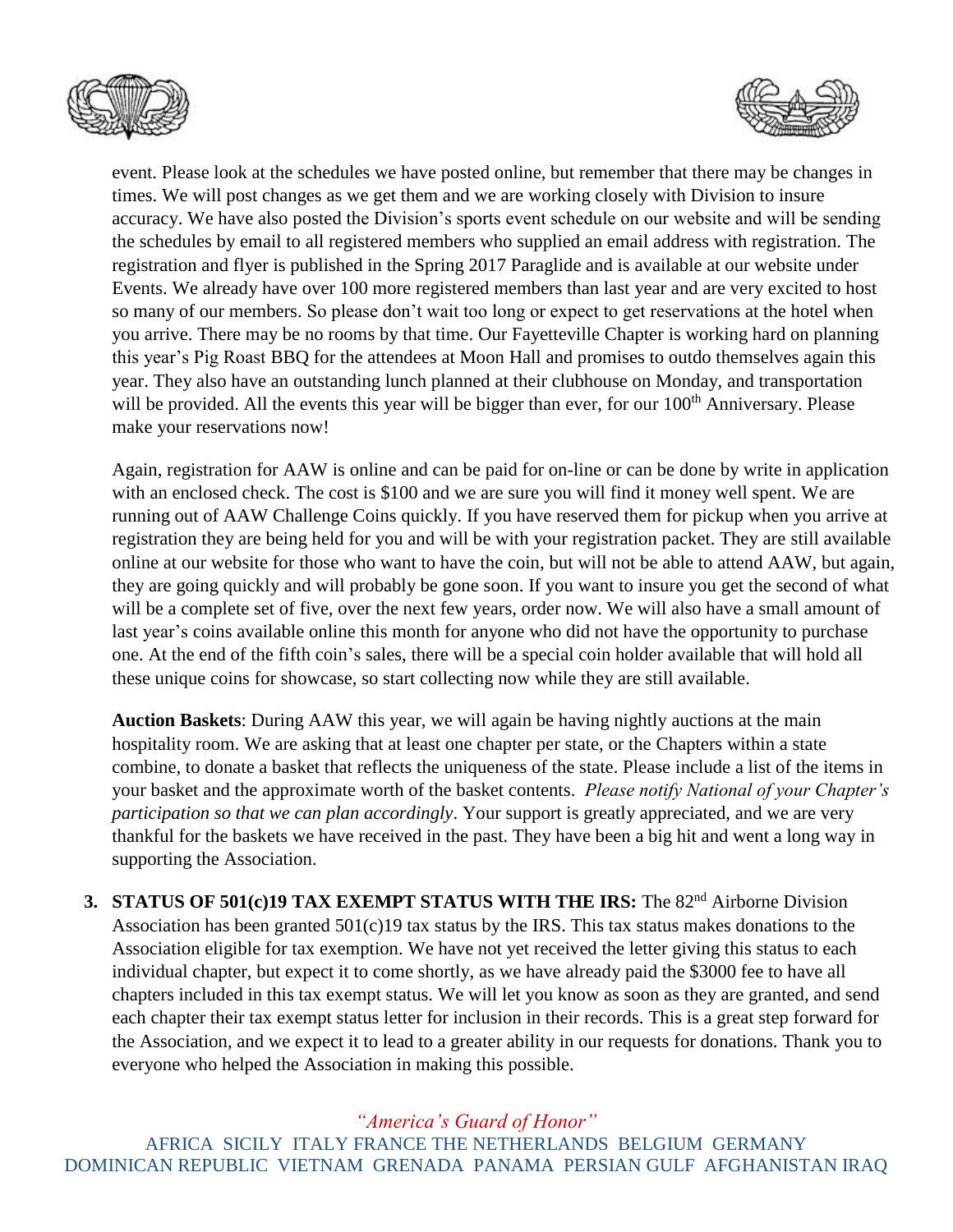



**4. 2016 CHAPTER FINANCIAL STATEMENTS**: The 2016 Chapter Financial Statements have been sent out and were due at National by 10 April 2017. We have received a short extension, so please send them to us quickly if you have not already done so. *Any Statements not received will not be added to the Association Group Return and will be the responsibility of the Chapter for filing with the IRS*. If you are having issues with your submission please contact the National Office for assistance. To date, the following Chapters have completed and returned their Statement:

| Ben Vandervoort/Savannah/HHI | Evergreen State               | John St       |
|------------------------------|-------------------------------|---------------|
| Gateway                      | New York                      | North (       |
| Oklahoma                     | Orlando                       | Rocky         |
| Tampa Bay                    | <b>1SG Leonard Fund</b>       | Lozadc        |
| John Towle MOH-Cleveland     | Cincinnati                    | Kentuc        |
| Mid-America                  | <b>Central New York</b>       | Acadia        |
| Northern Arizona             | Central Ohio                  | San Joa       |
| Greater Daytona              | Southern California           | <b>Southe</b> |
| <b>CPL Edward Slavin</b>     | Wolverine                     | Lehigh        |
| West Palm Beach              | Virginia State                | Niagara       |
| Central Pennsylvania         | <b>Hampton Roads</b>          | North J       |
| Don Lassen/Atlanta           | <b>Greater Hartford</b>       | <b>COLR</b>   |
| Chicago                      | South Florida                 | <b>GEN M</b>  |
| <b>North Texas</b>           | <b>Washington DC</b>          | Blue $R$      |
| 508 <sup>th</sup> Airborne   | Northeastern Pennsylvania     | West V        |
| Western Upper-Peninsula      | Low Country                   | South 7       |
| Daniel Campbell              | Akron                         | Greater       |
| <b>LTG James Gavin</b>       | <b>James Etherton/Detroit</b> | Vulcan        |
| Jacksonville                 | Benavidez-Patterson           |               |
|                              |                               |               |

North Central Florida Rocky Mountain Lozado-Rubio-Conde PR Kentucky Acadiana San Joaquin Valley Southern Arizona Lehigh Valley Niagara Frontier North Jersey COL Reuben Tucker **GEN MB Ridgway** Blue Ridge West Virginia South Texas Greater Rochester

John Steele

**5. NATIONAL DIRECTOR NOMINATIONS:** Chapter nominations for National Directors must be received at the National office by *1 July 2017*, either by mail or email. We will notify your Chapter when it is received. Chapter nominations must be certified by the Chapter Chairperson and must be in compliance with Article V of the Association By-Laws (By-Laws can be viewed at our website at : <http://www.82ndairborneassociation.org/forms-and-resources.html>

Nominations should include a brief description, 4-5 sentences, about the nominee. Please include the nominee's qualifications, past accomplishments, as well as what the nominee proposes to do for the Association, if elected.

The Active 82d Airborne Division Chapters elect their Military Directors and the 82d Airborne Division Commander will appoint the Division Department of Defense Liaison. This year six (6) Veteran Directors will be elected at the Convention and the following Veteran Directors will be

*"America's Guard of Honor"*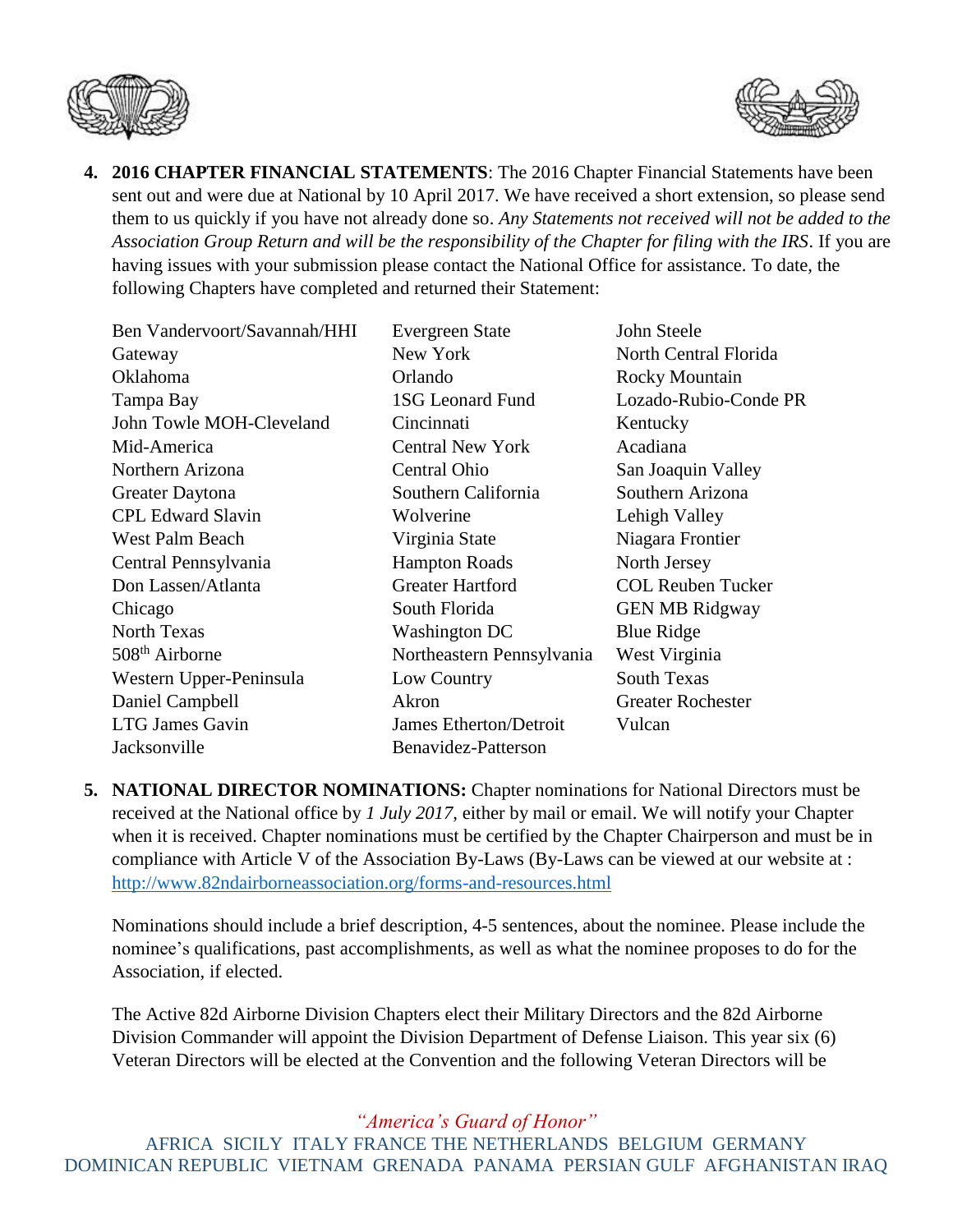



completing their term in office (\* indicates that the Director is eligible for nomination to a second 2-year term):

| *Laurie Clay   | *Gary Covey      | *Steven C. Holcomb |
|----------------|------------------|--------------------|
| Ed. T. Herlihy | Jose Perez-Ortiz | Allen Schoppe      |

**6. CHAPTER DELEGATES TO AAW AND 2017 CONVENTION**: Chapter Officers are reminded to designate their Delegate(s) to attend the Convention by *31 July 2017*. The suspense for selection of delegates for AAW passed on 1 May 2017 and we are no longer accepting requests. Delegate packets will be available at the AAW Association registration desk.

As outlined in Article IV, Section 6 of the Association By-Laws, the Association President can call a Delegates' meeting sixty (60) days in advance of the Convention date. In the past, Presidents have done this because there is ample time during AAW for the Delegates to discuss issues and formalize the presentation to be given to the Board of Directors during the Convention. The Delegates' meeting during the National Convention is to refresh everyone's memory and finalize the presentation. Delegates should be familiar with the Association and Education Fund By-Laws, Awards SOP, Convention SOP and National Bulletins, all of which are available on the Association website. If the Chapters have any issues or concerns, please submit a 2-3 sentence summary, of each issue, to the National Office by *1 May 2017.* We will include these in the Delegates' agenda. Registration for Delegates to AAW are received by the National office. Registration for Delegates to the Annual convention are sent to the local Chapter through the online or write in registration for the convention. Registration forms for both of these events can be found on the events tab of the Association website: http://www.82ndairborneassociation.org/events.html

- **7. ASSOCIATION SUSPENSES/DEADLINES:** Please note the following Association deadlines (all information should be sent to Executive Director Bill Bauer, unless otherwise noted):
	- a. Convention Agenda: Requests for item(s) to be placed on the Agenda for the Board's review and action at the Convention must be submitted in writing and are due *1 July 2017*.
	- b. Communication & Public Relations Award Program: Entries must comply with the Communications and Public Awards Program SOP and are due *1 July 2017* to Chairman/Director Gary Rezabek. Nominations can be sent to the National office and will be forwarded to Director Rezabek.
	- c. National Director Nominations: Nominations are due *1 July 2017.*
	- d. 82d All American of the Year: Nominations must meet the criteria in the Awards SOP, which is available online via the Association website, and are due *10 May 2017* to Chairman/Director Gary Rezabek. Nominations can be sent to the National office and will be forwarded to Director Rezabek.

## *"America's Guard of Honor"*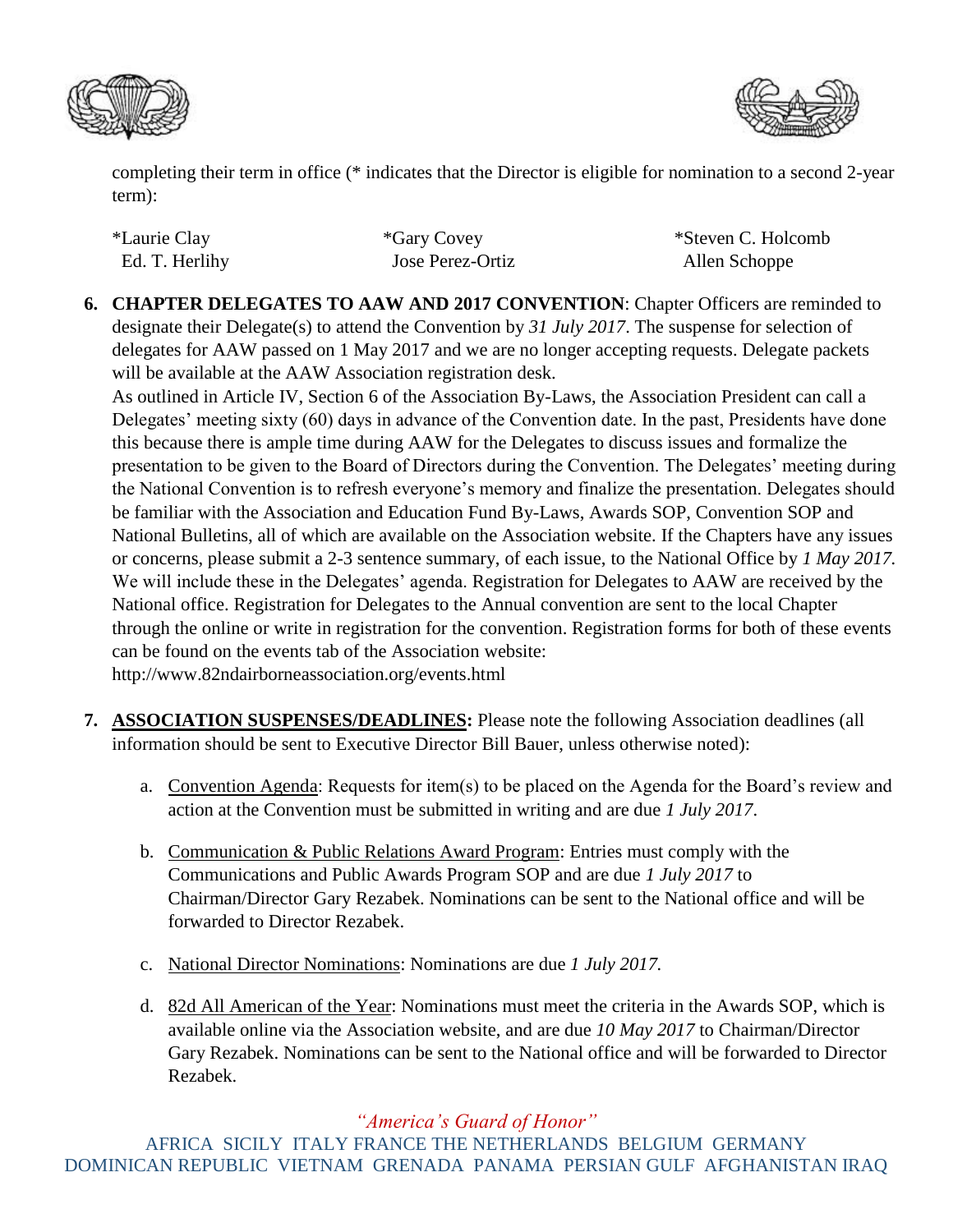



e. Changes to By-Laws: Proposed changes and or amendments to Chapter or Association By-Laws should be submitted in the letter form stating that it is a change and or amendment to current By-Law, with the entire current By-Law, including its location in the by-laws, followed by the proposed change and or amendment, with the change portion highlighted. This will allow for the change and or amendment to be quickly recognized from the current law. Additions to By-Laws must state that it is an addition, and include where the addition would be placed within the By-Laws. For a proposed removal of a By-Law, it must include the By-Law and the proposed location of the By-Law. All proposed changes and or amendments, additions, or removals must be accompanied by the reasoning for the proposed change and or amendment, addition, or removal request. The proposed change and or amendment, addition, or removal request must be signed by the Chapter Chairperson. An example can be obtained from the National office upon request. Changes are *due 28 July 2017*.

#### **8. NEW NATIONAL OFFICE EMAIL ADDRESS CHANGES:**

Executive Director Bill Bauer - [execdir@82ndairborneassociation.org.](mailto:execdir@82ndairborneassociation.org) This address is for information from Chapters concerning questions from Chapter Chairmen, by-laws, by-law changes, Chapter startups or Chapter shut-downs, serious infractions by Association members, assistance from the National Office in running Chapter events, Chapter refunds for new and renewed memberships, donations, and any information the Chapter Chairmen deems necessary for the Executive Director's attention.

Executive Secretary Laura Bauer – [execsec@82ndairborneassociation.org.](mailto:execsec@82ndairborneassociation.org) This address is for information on Chapter financial statements, Chapter reports, Chapter events, TAPS submissions, arranging appointments, questions concerning our website, submission requests for items to be placed on our website, facebook and in the Paraglide (Not for submission of your Chapter Paraglide Article. They will continue to be sent to the Paraglide Editor), questions on All American Week registration, and any information that Chapters would like communicated to the entire Association.

Administrative Assistant Maggie Hollinger – [admin@82ndairborneassociation.org.](mailto:admin@82ndairborneassociation.org) This address is for all information concerning membership. New membership, membership renewals, changes to membership information, submission of membership report changes, and any other information concerning membership.

- **9. WITHIN THE DIVISION AND FORT BRAGG**: Please visit the following 82d Airborne Division websites to find out what is happening within the Division and sign up for our E-News bulletin: <http://www.dvidshub.net/image> and [http://www.bragg.army.mil/82nd/pages/default.aspx.](http://www.bragg.army.mil/82ND/Pages/default.aspx) Also, don't forget to check out the Division's Facebook page<https://www.facebook.com/82ndAirborneDivision>
- **10. TAPS**: When reporting Members who have passed away, *please* include as much information as possible, to include, date of death, spouse's name, and unit(s) served. A copy of the obituary is also very helpful. Please do not send them just in the Newsletters. We try to read them all, but sometimes we miss information, and please do not assume that that is our notice of a Member's passing.

*"America's Guard of Honor"*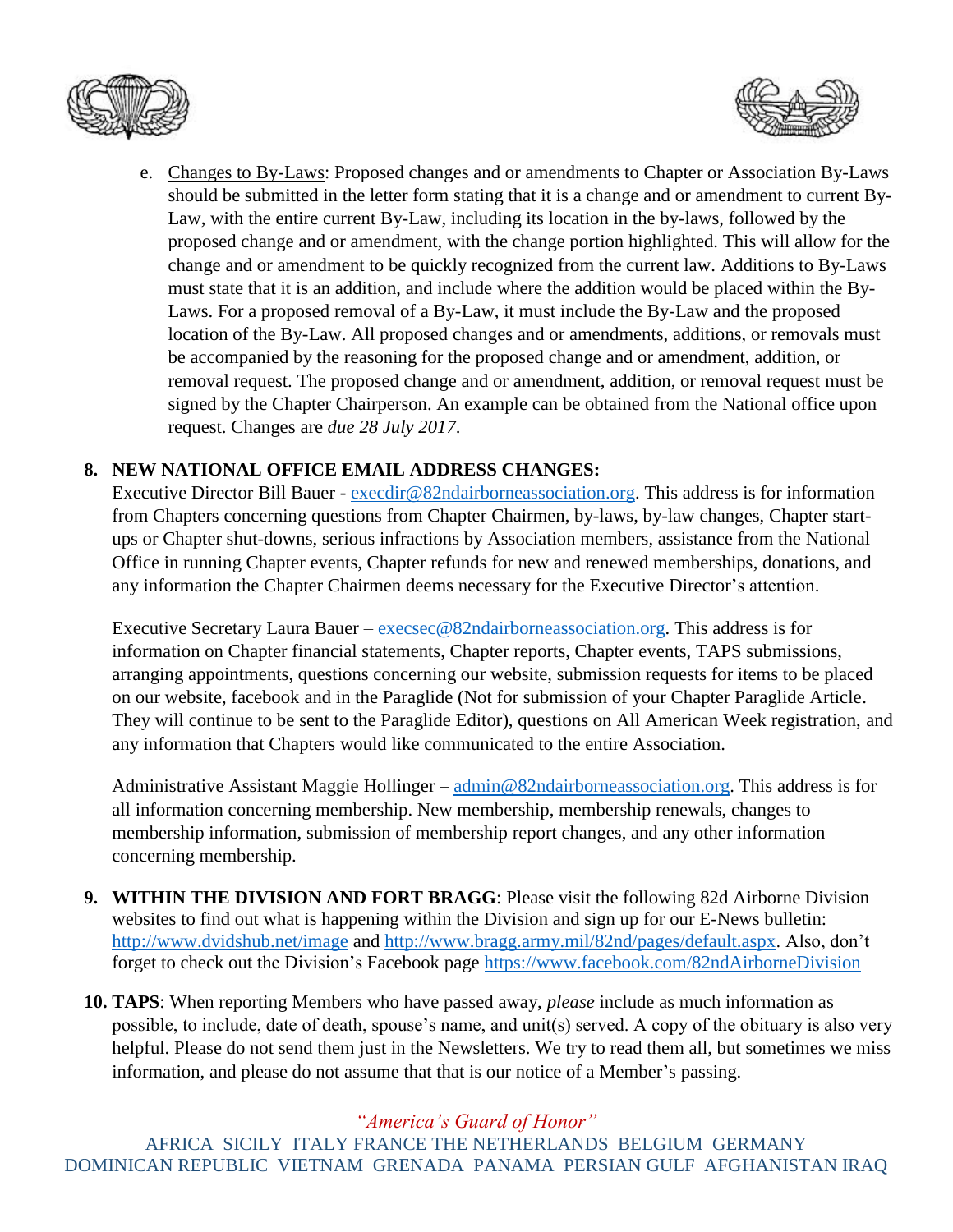



- **11. USAA CREDIT CARDS:** Please be aware that USAA converted all existing MasterCard accounts to VISA in 2016. The transition will have no impact on the current co-branded 82nd Airborne Division Association/USAA cardholders other than a new card being automatically issued.
- **12. ASSOCIATION UPCOMING EVENTS**: Please announce the following upcoming regional events at Chapter meetings, via the Chapter newsletter and website. Registration and information on these events were published in the Paraglide and also on the Association's website at the following link: [www.82ndairborneassociation.org/events.html.](http://www.82ndairborneassociation.org/events.html) If you would like to have the Association President or Executive Director attend your event, please send an invitation to the National office in enough time for us to plan and we will do our best to attend.
	- a. Annual Southwest Memorial Airborne Days Reunion, 9-11 June 2017 is at Lafayette, LA and is hosted by the Acadiana Chapter. POC is Randy Vidrine 337-684-6175 or 337-288-2730. The host hotel is Ramada Inn US 167.
	- b. 55th Annual All Ohio Airborne Days, 5-7 Oct 2017, in Cleveland, Ohio, hosted by the John Towle MOH Cleveland Chapter. POC is Sean Jennings (Chairman) (440) 915-8223 or jennsea3@yahoo.com
- **13. STATEMENT OF ASSOCIATION DISCLAIMER:** The following are Disclaimers of the 82nd Airborne Division Association Inc. with regards to any Parachute jump activities, and the consumption of alcohol at Association and Chapter events:

## Association Jump Activity Disclaimer

The 82<sup>nd</sup> Airborne Division Association, Inc. is in no way affiliated with any civilian or private group, club, association or other type of organization that conducts parachute jumps. The 82<sup>nd</sup> Airborne Division Association, Inc. does *not* sponsor, nor assume any liability for parachute or sport jumping organizations nor any of their activities, nor does it provide insurance coverage for anyone in any parachute jumping activity, to include being in attendance as a spectator or participating in any parachuting activity. Whereas members of the  $82<sup>nd</sup>$  Airborne Division, Inc. may have members who belong to such organizations that perform parachute activities, those members are performing such activities outside of their membership in the  $82<sup>nd</sup>$  Airborne Division Association, Inc., and will in no way portray or represent these activities as being sanctioned, approved, or in conjunction with or related to the 82nd Airborne Division Association, Inc. The Association insurance policy does not cover any liability for death, injuries, damages, medical expenses, or other losses resulting from parachute activities.

The Association will offer guidance on how its Chapters may obtain special insurance riders for any non-covered event or activity. Such insurance riders are the sole responsibility of each Chapter, who would contract for, pay for, and obtain such coverage by that separate Chapter. Obtaining or not obtaining such special insurance rider coverage shall in no way be the responsibility of the 82nd Airborne Division Association, Inc.

*"America's Guard of Honor"*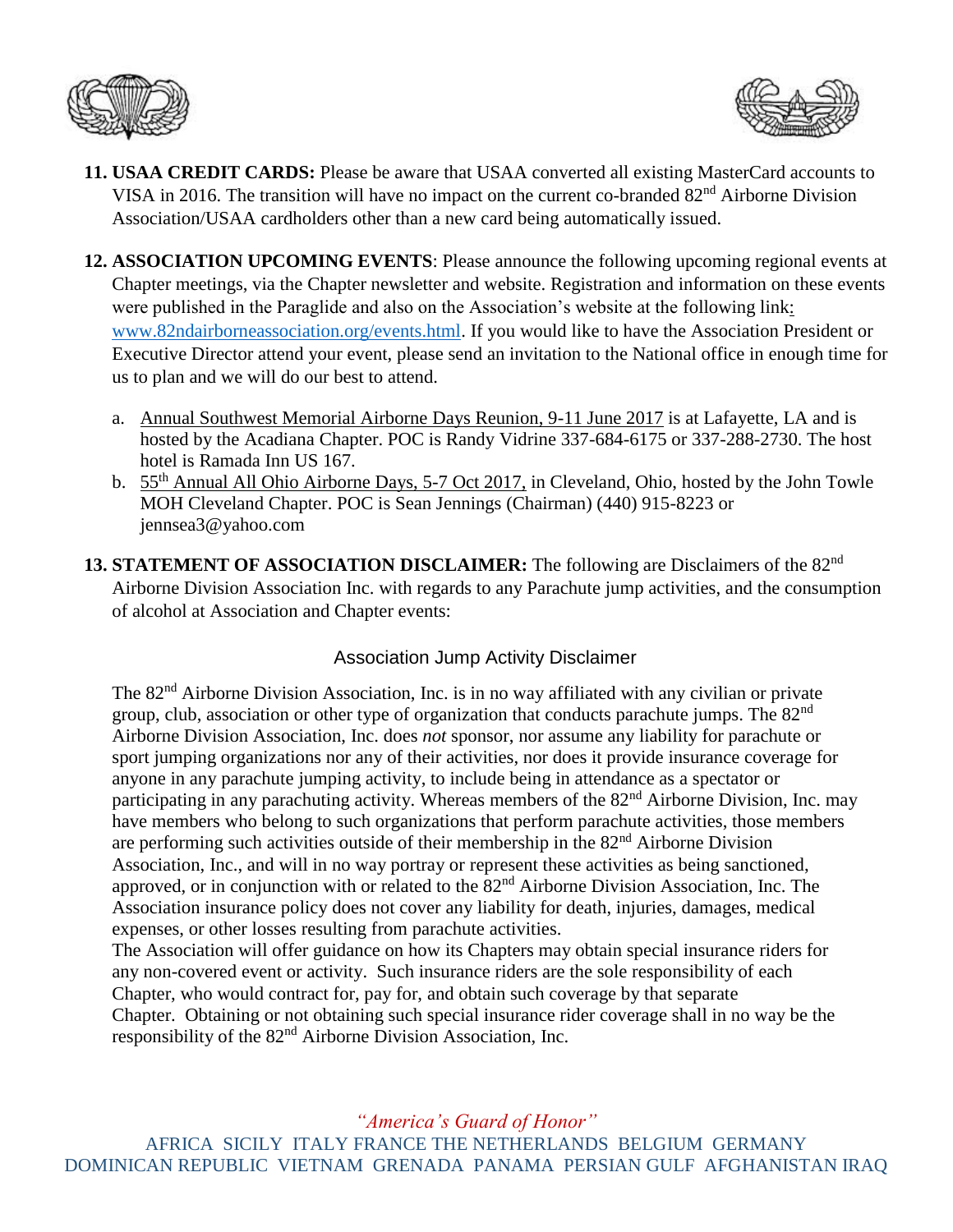



## Association Disclaimer for Alcohol Use at Chapter Events

The 82<sup>nd</sup> Airborne Division Association, Inc. is not engaged in the food and beverage industry and does not directly sell or furnish alcohol to its members and therefore carries limited alcohol or liquor liability insurance coverage, which is restricted to coverage only for its function as a host for national events of the Association.

The Association will offer guidance on how its Chapters may obtain special insurance riders for Chapter-sponsored events, whether the Chapter plans to host a hospitality suite with donated alcohol, or when alcohol is served by the hotel or other venue as part of a banquet or cash bar. Such insurance riders are the sole responsibility of each Chapter, who would contract for, pay for, and obtain such coverage by that separate Chapter. Obtaining or not obtaining such special insurance rider coverage shall in no way be the responsibility of the 82<sup>nd</sup> Airborne Division Association, Inc.

Above disclaimers have been approved by Doug Andrews, Association Judge Advocate

6 May 2017

These activity restrictions are not new to the Association, but important to reiterate to all our chapters as they sponsor events. If you are unsure of any activity at an event, it is best to call and get a final answer from the National office rather than to assume it is covered and be proven wrong. With this being said, the 82nd Airborne Division Association Inc. events where alcohol is consumed will have riders to our insurance policy to allow for the consumption of alcohol.

- 14. 3<sup>rd</sup> ANNUAL ASSOCIATION 50/50 RAFFLE: We are gearing up to make our 3<sup>rd</sup> Annual 50/50 Raffle even more successful than the previous years. Attached is a flyer for the raffle. The drawing will be held on Saturday, 12 August 2017 at the Airborne Heritage Banquet during our 71<sup>st</sup> National Convention. You do not have to be present to win!
- **15. FACEBOOK PAGE: 'Like Us'** at [https://www.facebook.com/82nd-Airborne-Division-Association-](https://www.facebook.com/82nd-Airborne-Division-Association-675341502555480)[675341502555480.](https://www.facebook.com/82nd-Airborne-Division-Association-675341502555480) *This is the ONLY official Facebook page of the Association. We have no affiliation with any other sites that are using the Association's name!* We would love to receive pictures or information from the Chapters of events that they have hosted to share with our members!
- **16. ARMED FORCES DAY:** Saturday, 20 May 2017 is Armed Forces Day. Thank you to all our Veterans for your service. Display your patriotism by displaying our American Flag and paying tribute to all our members of the Armed Forces and their Families. Thank them for all they do in service to this great Nation.
- **17. MEMORIAL DAY:** Monday, 29 May 2017. Please remember those who gave the ultimate sacrifice in defense of Nation. They are the true Heroes of this Nation, and earned our freedom through their

*"America's Guard of Honor"*